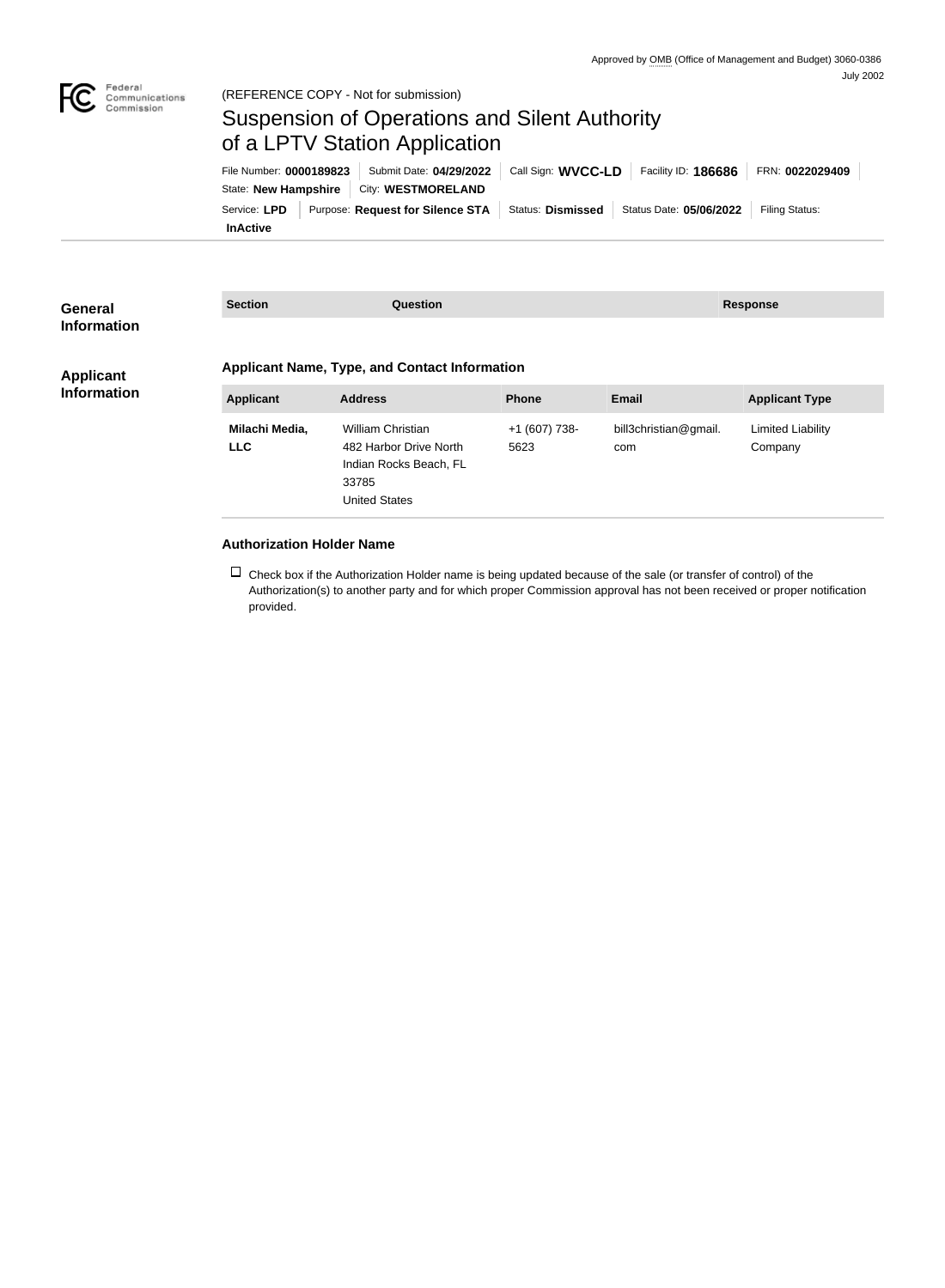| <b>Contact</b><br><b>Representatives</b><br>(2) | <b>Contact Name</b>                                                     | <b>Address</b>                                                                                            | <b>Phone</b>          | <b>Email</b>            | <b>Contact Type</b>         |
|-------------------------------------------------|-------------------------------------------------------------------------|-----------------------------------------------------------------------------------------------------------|-----------------------|-------------------------|-----------------------------|
|                                                 | <b>Mark Denbo</b><br>Counsel<br>Smithwick & Belendiuk,<br>P.C.          | 5028 Wisconsin Avenue,<br>N.W.<br>Suite 301<br>Washington, DC 20016<br><b>United States</b>               | +1 (202) 350-<br>9656 | mdenbo@fccworld.<br>com | Legal Representative        |
|                                                 | <b>Carl E Gluck</b><br><b>Technical Consultant</b><br>Carl T Jones Corp | Carl E Gluck<br>Carl T Jones Corp<br>7901 Yarnwood Court<br>Springfield, VA 22153<br><b>United States</b> | +1 (703) 569-<br>7704 | cgluck@ctjc.com         | Technical<br>Representative |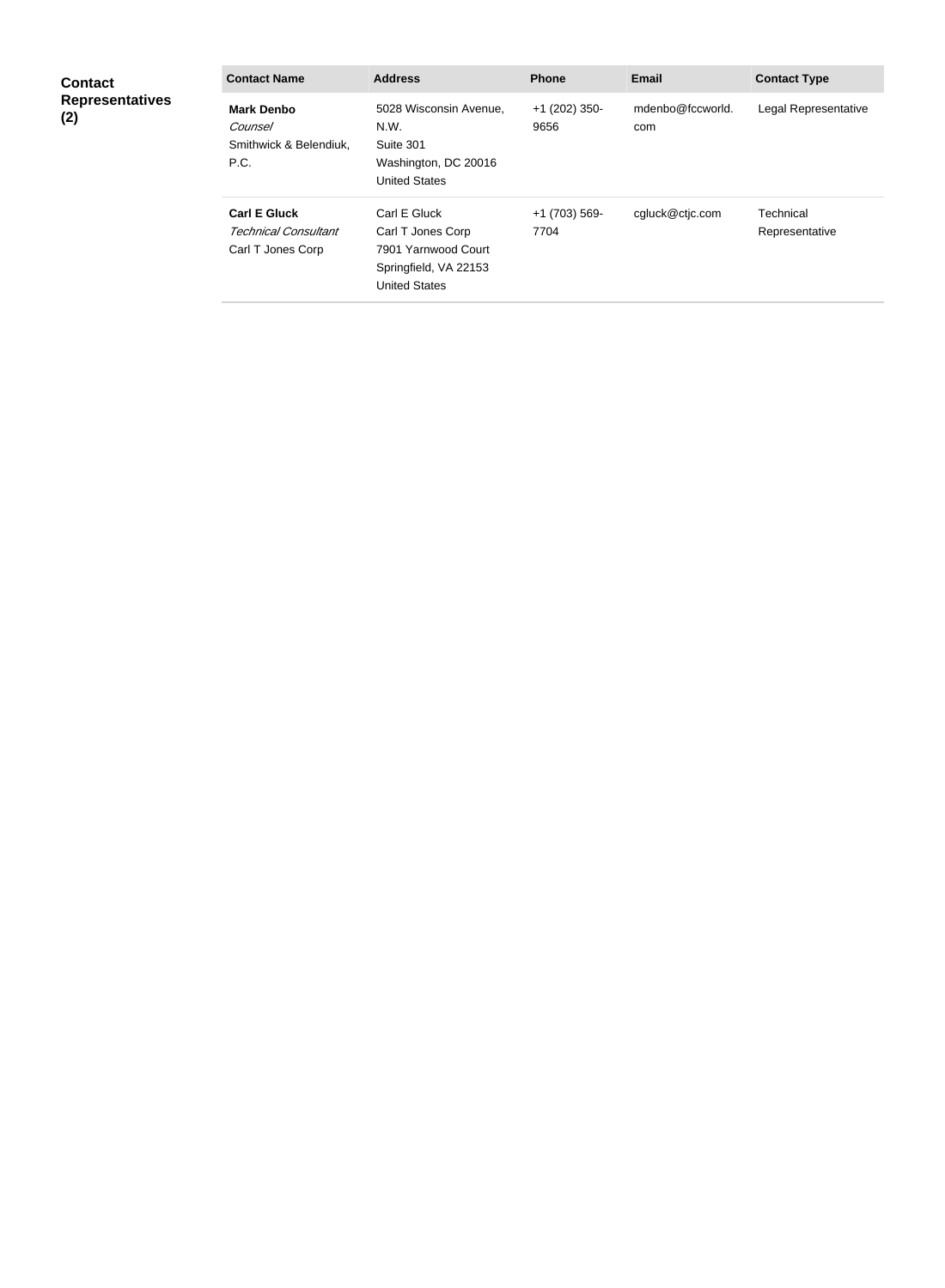| <b>Station Status</b> | Question                 | <b>Response</b> |  |
|-----------------------|--------------------------|-----------------|--|
|                       | Date Station Went Silent | 04/01/2022      |  |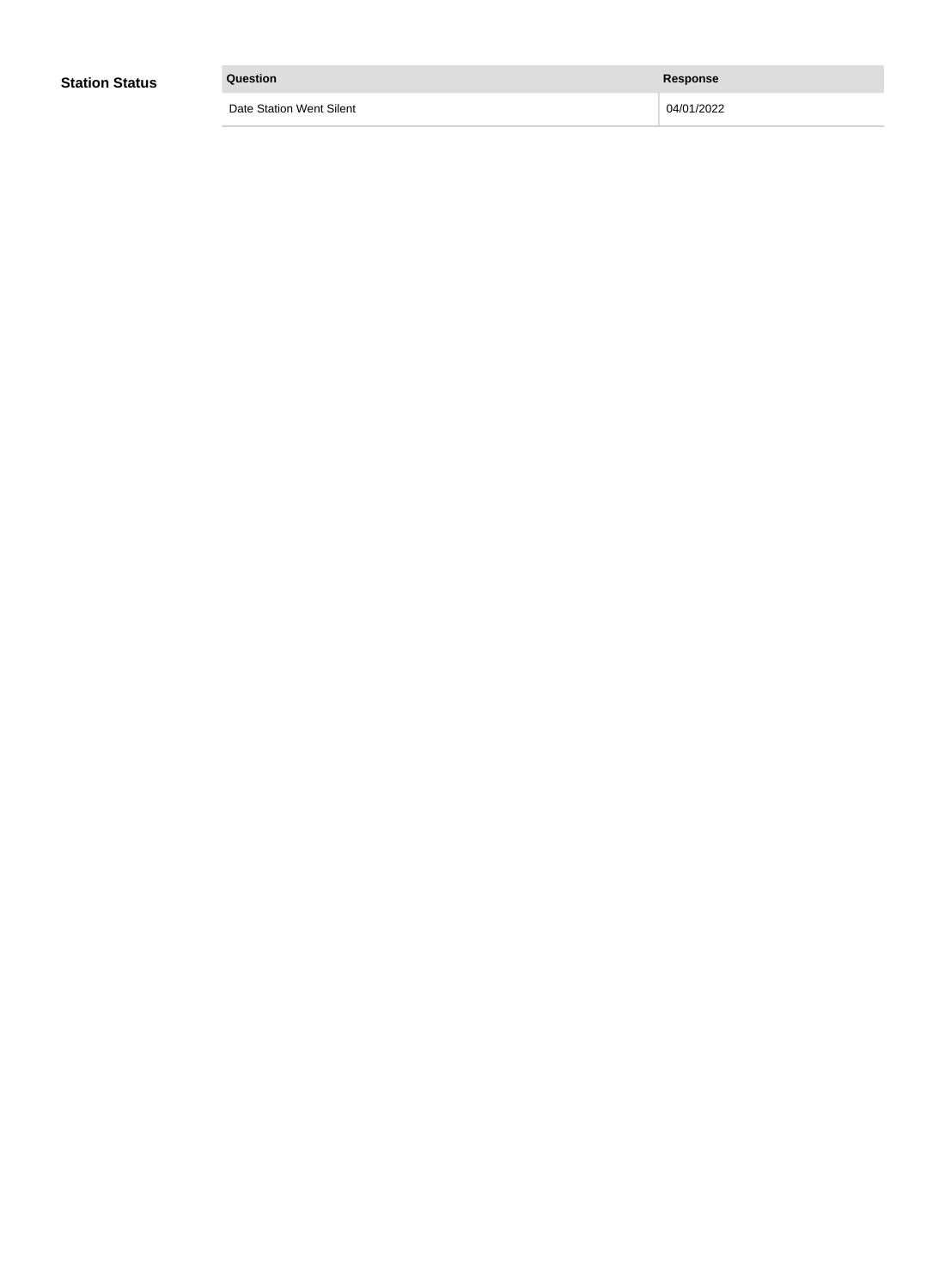| <b>Certification</b> | <b>Section</b>                                    | <b>Question</b>                                                                                                                                                                                                                                                                                                                                                                                                                                                                                                                                                                                                                                                                                                                                                                                                                                           | <b>Response</b>                                     |
|----------------------|---------------------------------------------------|-----------------------------------------------------------------------------------------------------------------------------------------------------------------------------------------------------------------------------------------------------------------------------------------------------------------------------------------------------------------------------------------------------------------------------------------------------------------------------------------------------------------------------------------------------------------------------------------------------------------------------------------------------------------------------------------------------------------------------------------------------------------------------------------------------------------------------------------------------------|-----------------------------------------------------|
|                      | <b>General Certification</b><br><b>Statements</b> | The Applicant waives any claim to the use of any particular<br>frequency or of the electromagnetic spectrum as against the<br>regulatory power of the United States because of the<br>previous use of the same, whether by authorization or<br>otherwise, and requests an Authorization in accordance with<br>this application (See Section 304 of the Communications Act<br>of 1934, as amended.).                                                                                                                                                                                                                                                                                                                                                                                                                                                       |                                                     |
|                      |                                                   | The Applicant certifies that neither the Applicant nor any<br>other party to the application is subject to a denial of Federal<br>benefits pursuant to §5301 of the Anti-Drug Abuse Act of<br>1988, 21 U.S.C. §862, because of a conviction for<br>possession or distribution of a controlled substance. This<br>certification does not apply to applications filed in services<br>exempted under §1.2002(c) of the rules, 47 CFR. See §1.<br>2002(b) of the rules, 47 CFR §1.2002(b), for the definition of<br>"party to the application" as used in this certification §1.2002<br>(c). The Applicant certifies that all statements made in this<br>application and in the exhibits, attachments, or documents<br>incorporated by reference are material, are part of this<br>application, and are true, complete, correct, and made in<br>good faith.   |                                                     |
|                      | <b>Authorized Party to Sign</b>                   | <b>FAILURE TO SIGN THIS APPLICATION MAY RESULT IN</b><br>DISMISSAL OF THE APPLICATION AND FORFEITURE<br>OF ANY FEES PAID<br>Upon grant of this application, the Authorization Holder may<br>be subject to certain construction or coverage requirements.<br>Failure to meet the construction or coverage requirements<br>will result in automatic cancellation of the Authorization.<br>Consult appropriate FCC regulations to determine the<br>construction or coverage requirements that apply to the type<br>of Authorization requested in this application.<br>WILLFUL FALSE STATEMENTS MADE ON THIS FORM<br>OR ANY ATTACHMENTS ARE PUNISHABLE BY FINE AND<br>/OR IMPRISONMENT (U.S. Code, Title 18, §1001) AND/OR<br>REVOCATION OF ANY STATION AUTHORIZATION (U.S.<br>Code, Title 47, §312(a)(1)), AND/OR FORFEITURE (U.S.<br>Code, Title 47, §503). |                                                     |
|                      |                                                   | I certify that this application includes all required and<br>relevant attachments.                                                                                                                                                                                                                                                                                                                                                                                                                                                                                                                                                                                                                                                                                                                                                                        | Yes                                                 |
|                      |                                                   | I declare, under penalty of perjury, that I am an authorized<br>representative of the above-named applicant for the<br>Authorization(s) specified above.                                                                                                                                                                                                                                                                                                                                                                                                                                                                                                                                                                                                                                                                                                  | <b>William Christian</b><br>President<br>04/29/2022 |